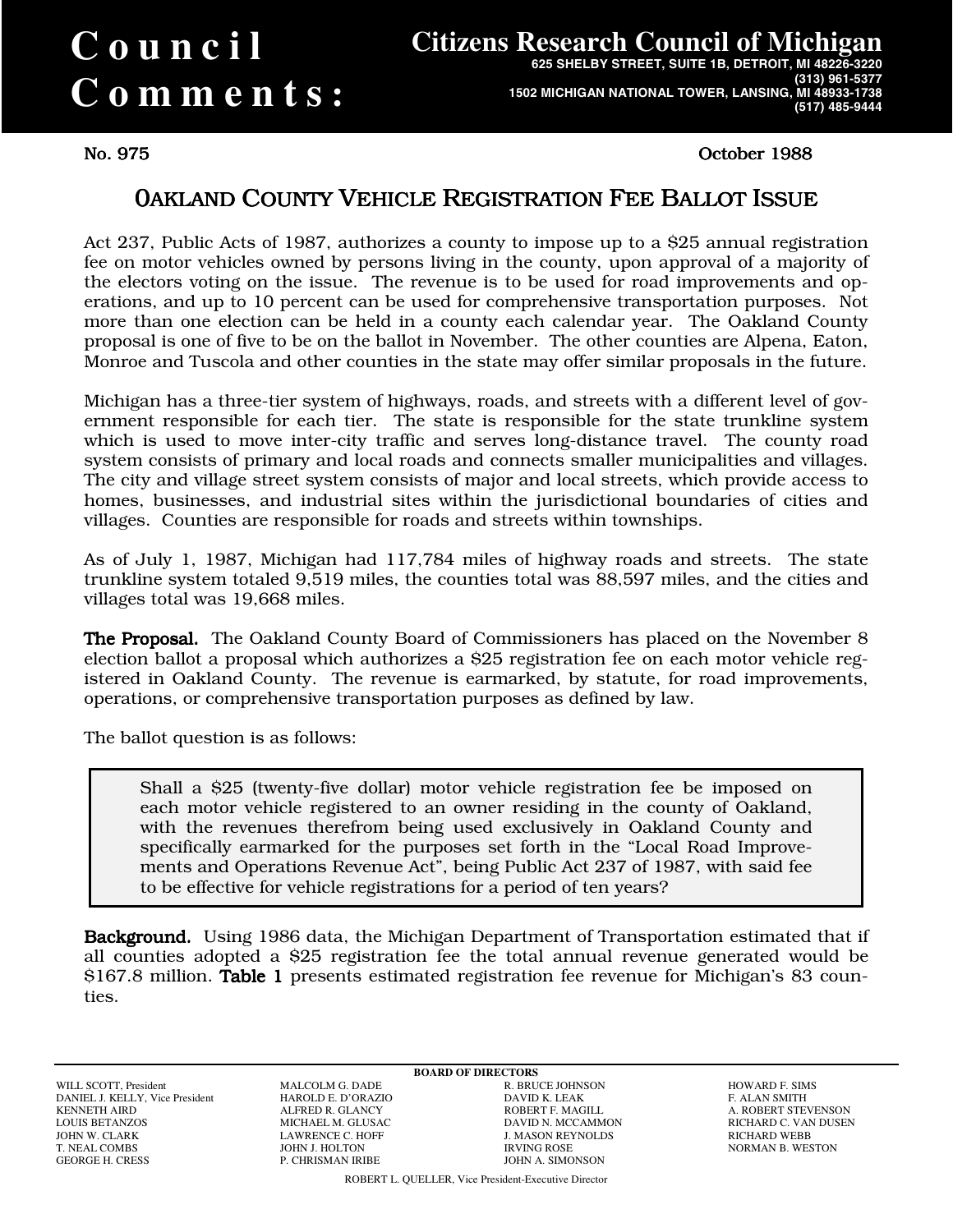#### Table 1

#### Estimated Potential County Motor Vehicle Registration Revenue

|                       | Motor Vehicle | Estimated      |                    |               | Estimated      |
|-----------------------|---------------|----------------|--------------------|---------------|----------------|
| <b>County</b>         | Registrations | <u>Revenue</u> | <b>County</b>      | Registrations | <u>Revenue</u> |
| Alcona                | 8,609         | \$215,225      | Lapeer             | 54,427        | \$1,360,675    |
| Alger                 | 6,528         | 163,200        | Leelanau           | 12,199        | 304,975        |
| Allegan               | 62,575        | 1,564,375      | Lenawee            | 66,851        | 1,671,275      |
| Alpena                | 24,930        | 623,250        | Livingston         | 83,049        | 2,076,225      |
| Antrim                | 13,841        | 346,025        | Luce               | 4,742         | 118,550        |
| Arenac                | 11,528        | 288,200        | Mackinac           | 7,805         | 195,125        |
| Baraga                | 5,926         | 148,150        | Macomb             | 559,102       | 13,977,550     |
| Barry                 | 34,986        | 874,650        | Manistee           | 17,844        | 446,100        |
| <b>Bay</b>            | 85,715        | 2,142,875      | Marquette          | 47,938        | 1,198,450      |
| <u>Benzie</u>         | 9,623         | 240,575        | Mason              | 19,455        | 486,375        |
| <b>Berrien</b>        | 122,014       | 3,050,350      | Mecosta            | 22,416        | 560,400        |
| <b>Branch</b>         | 29,551        | 738,775        | Menominee          | 19,287        | 482,175        |
| Calhoun               | 101,240       | 2,531,000      | Midland            | 57,311        | 1,432,775      |
| Cass                  | 35,627        | 890,675        | Missaukee          | 8,951         | 223,775        |
| Charlevoix            | 16,884        | 422,100        | Monroe             | 99,620        | 2,490,500      |
| Cheboygan             | 17,003        | 425,075        | Montcalm           | 37,097        | 927,425        |
| Chippewa              | 20,065        | 501,625        | Montmorency        | 6,992         | 174,800        |
| Clare                 | 18,885        | 472,125        | Muskegon           | 115,604       | 2,890,100      |
| Clinton               | 41,506        | 1,037,650      | Newaygo            | 27,709        | 692,725        |
| Crawford              | 8,144         | 203,600        | Oakland            | 820,025       | 20,500,625     |
| Delta                 | 29,502        | 737,550        | Oceana             | 16,902        | 422,550        |
| Dickinson             | 21,244        | 531,100        | Ogemaw             | 14,215        | 355,375        |
| Eaton                 | 66,208        | 1,655,200      | Ontonagon          | 6,967         | 174,175        |
| Emmet                 | 20,478        | 511,950        | Osceola            | 15,267        | 381,675        |
| <u>Genesee</u>        | 329,110       | 8,227,750      | Oscoda             | 6,212         | 155,300        |
| Gladwin               | 16,330        | 408,250        | Otsego             | 13,504        | 337,600        |
| Gogebic               | 13,000        | 325,000        | Ottawa             | 125,963       | 3,149,075      |
| Grand Traverse 51,434 |               | 1,285,850      | Presque Isle       | 10,897        | 272,425        |
| Gratiot               | 28,901        | 722,525        | Roscommon          | 16,365        | 409,125        |
| <b>Hillsdale</b>      | 31,497        | 787,425        | Saginaw            | 160,353       | 4,008,825      |
| Houghton              | 21,940        | 548,500        | St. Clair          | 106,773       | 2,669,325      |
| Huron                 | 30,338        | 758,450        | St. Joseph         | 44,115        | 1,102,875      |
| Ingham                | 201,860       | 5,046,500      | Sanilac            | 30,521        | 763,025        |
| Ionia                 | 36,667        | 916,675        | Schoolcraft        | 6,417         | 160,425        |
| <b>Iosco</b>          | 23,033        | 575,825        | Shiawassee         | 53,084        | 1,327,100      |
| Iron                  | 10,708        | 267,700        | Tuscola            | 42,299        | 1,057,475      |
| Isabella              | 31,683        | 792,075        | Van Buren          | 48,831        | 1,220,775      |
| Jackson               | 108,196       | 2,704,900      | Washtenaw          | 187,492       | 4,687,300      |
| Kalamazoo             | 157,060       | 3,926,500      | Wayne              | 1,409,963     | 35,249,075     |
| Kalkaska              | 10,412        | 260,300        | Wexford            | 19,594        | 489,850        |
| Kent                  | 365,420       | 9,135,500      |                    |               |                |
| Keweenaw              | 1,349         | 33,725         | <b>State Total</b> | 6,711,921     | \$167,798,025  |
| Lake                  | 6,213         | 155,325        |                    |               |                |

Source: Michigan Department of Transportation; CRC calculations.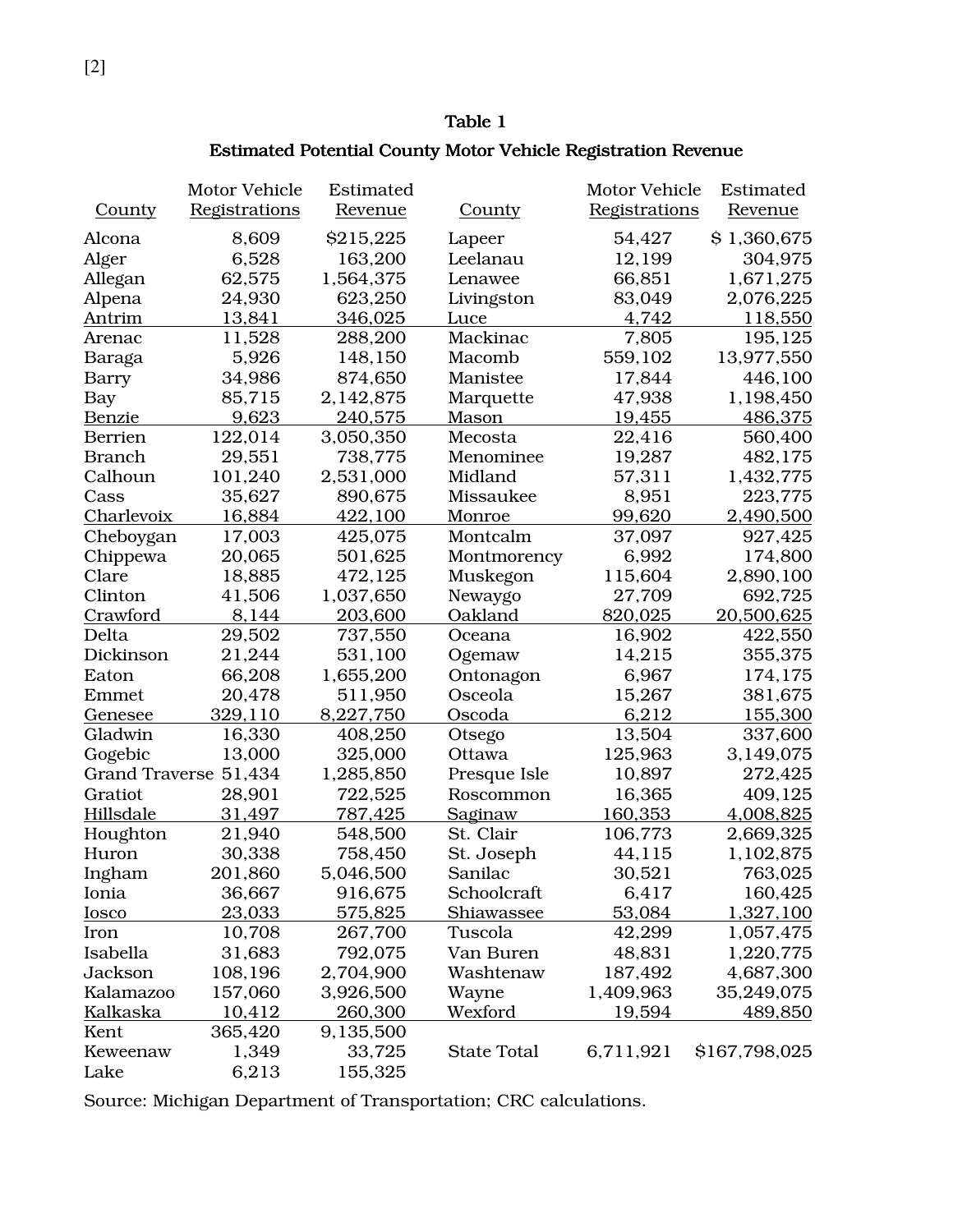The Act 237 definition for road improvements and operations is broad and includes road construction, repair, and maintenance activities. The activities extend from construction of new roads to maintenance work such as snow removal, salting or sanding, weed control, and street cleaning. Up to 10 percent of the fees available after the payment of collection expenses may be used for public transportation purposes. The statute provides that the fees collected by the Secretary of State, after deducting the costs of collection, shall be returned to the county treasurer. The treasurer, in turn, must allocate the revenue to the county road commission, city, and village in a percentage amount equal to the percentage amount received by the local units of government from the Michigan Transportation Fund in accordance with the distribution formulas found in Act 51, Public Acts of 1951, as amended. Although there are a number of factors affecting the local units' revenue allocation, the major ones include urban, primary road, and local road mileage; number of registered motor vehicles; and population.

The Oakland County Road Commission estimates that the registration fee would generate \$20.5 million in total collections based on an estimated 820,000 motor vehicles. The county further estimated that the collection cost will be \$200,000 based on a 200 to 250 per vehicle collection cost. Following the statutory formula, it is estimated that \$8,466,000 will be allocated to cities and villages as indicated in column 2 of Table 2, and \$11,774,000 to Oakland County. However, the Oakland County Road Commission has by resolution adopted on May 12, 1988, committed to returning all motor vehicle registration fee revenue to the city, village, or township where the motor vehicle is registered. The Road Commission further committed to allow each local community to make the final decision on the specific projects to be funded by the revenue. In order to return registration revenue to the community where the vehicle is registered, it will be necessary to undertake an extensive review of the Secretary of State's vehicle registration records. Column 3 indicates the estimated amount that will allocated to local units in order to guarantee them revenue equal to the revenue generated from the motor vehicles registered in their communities. This policy will result in allocations to townships, which currently do not receive road funds directly from the state. The county currently is responsible for township roads. Additional funds for cities and villages, and the initial allocations to townships will come from the county's \$11.8 million estimated registration fee revenue. Column 4 indicates the total estimated revenue that will be generated.

In 1987, the Oakland County Road Commission had revenues of \$53.9 million from all sources including an Oakland County appropriation of \$1.6 million. Of this total, \$16.8 million was expended for construction. Cities and villages received \$21.7 million from the Michigan Transportation Fund during this same time period.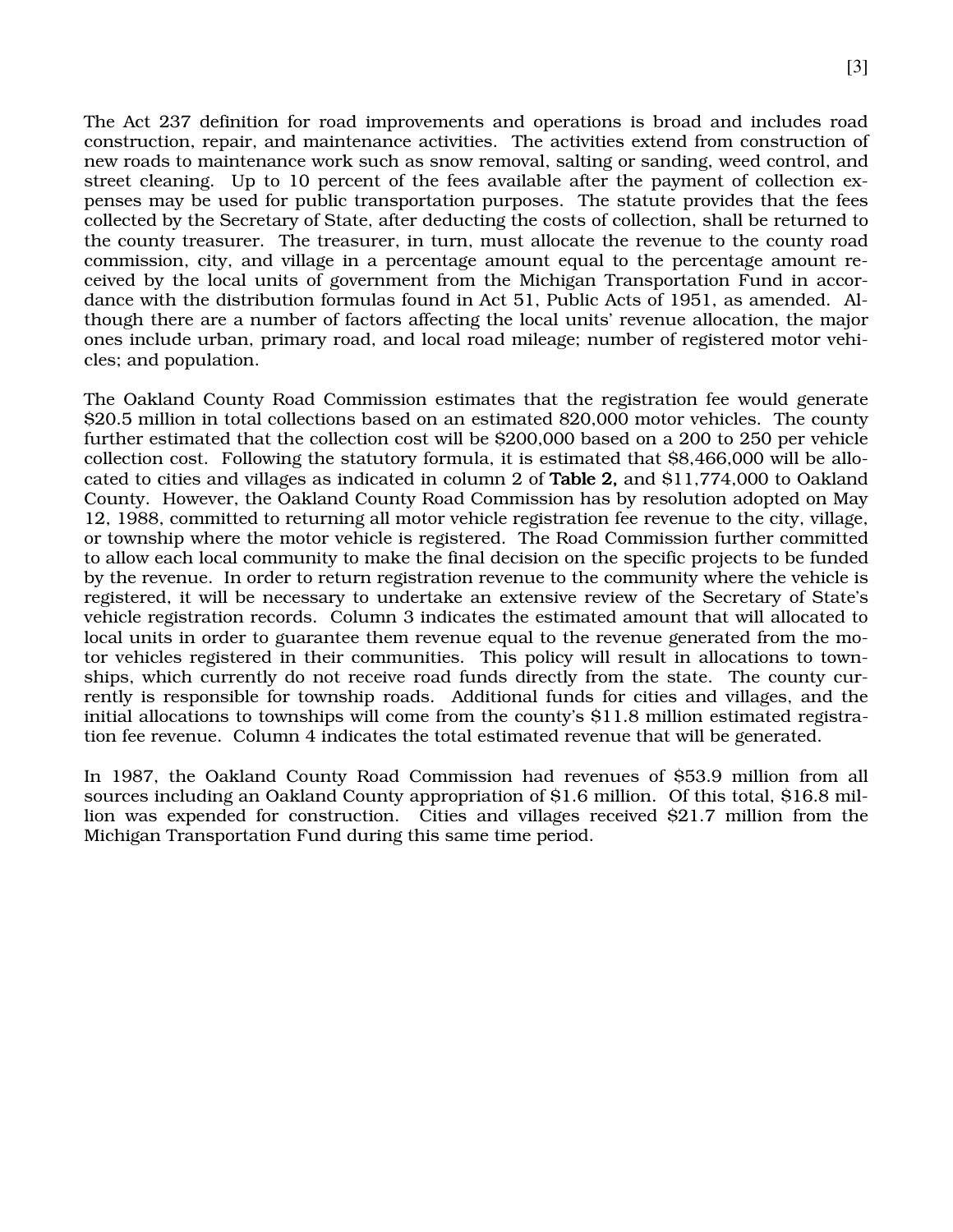#### Table 2

### Estimated Motor Vehicle Fee Revenue for Oakland County

| Community<br>(1)        | Portion<br>Rec'd<br>(2) | Portion<br>From Road<br>Directly Comm. Share Revenue<br>(3) | Estimated<br>Total<br>(4) | Community<br>(1)       | Portion<br>Rec'd<br>(2) | Portion<br>From Road<br>Directly Comm. Share Revenue<br>(3) | Estimated<br>Total<br>(4) |
|-------------------------|-------------------------|-------------------------------------------------------------|---------------------------|------------------------|-------------------------|-------------------------------------------------------------|---------------------------|
| Cities:                 |                         |                                                             |                           | Townships:             |                         |                                                             |                           |
| Auburn Hills            | \$154,415               | \$178,167                                                   | \$332,582                 | Addison                | $\mathbf 0$             | \$85,324                                                    | \$85,324                  |
| <b>Berkley</b>          | 193,272                 | 135,736                                                     | 329,008                   | Bloomfield             | $\boldsymbol{0}$        | 791,028                                                     | 791,028                   |
| Birmingham              | 250,343                 | 153,920                                                     | 404,263                   | <b>Brandon</b>         | $\boldsymbol{0}$        | 166,529                                                     | 166,529                   |
| <b>Bloomfield Hills</b> | 60,916                  | 20,394                                                      | 81,310                    | Commerce               | $\boldsymbol{0}$        | 370,236                                                     | 370,236                   |
| <b>Clawson</b>          | 151,177                 | 139,873                                                     | 291,050                   | Groveland              | $\mathbf 0$             | 84,461                                                      | 84,461                    |
| Farmington              | 113,535                 | 73,379                                                      | 186,913                   | Highland               | $\boldsymbol{0}$        | 326,685                                                     | 326,685                   |
| <b>Farmington Hills</b> | 814,981                 |                                                             | 427,494 1,242,475         | Holly                  | $\mathbf 0$             | 68,794                                                      | 68,794                    |
| Ferndale                | 290,414                 | 183,611                                                     | 474,026                   | Independence           | $\mathbf 0$             | 396,095                                                     | 396,095                   |
| <b>Hazel Park</b>       | 222,212                 | 151,685                                                     | 373,897                   | Lyon                   | $\boldsymbol{0}$        | 144,630                                                     | 144,630                   |
| <b>Huntington Woods</b> | 74,880                  | 43,292                                                      | 118,172                   | Milford                | $\overline{0}$          | 110,374                                                     | 110,374                   |
| Keego Harbor            | 30,964                  | 27,849                                                      | 58,813                    | Novi                   | $\mathbf 0$             | 2,711                                                       | 2,711                     |
| Lake Angelus            | 3,036                   | 5,520                                                       | 8,555                     | Oakland                | $\boldsymbol{0}$        | 152,182                                                     | 152,182                   |
| Lathrup Village         | 58,892                  | 23,369                                                      | 82,261                    | Orion                  | $\boldsymbol{0}$        | 373,563                                                     | 373,563                   |
| Madison Heights         | 382,699                 | 310,451                                                     | 693,150                   | Oxford                 | $\boldsymbol{0}$        | 154,224                                                     | 154,224                   |
| Northville              | 29,345                  | 27,268                                                      | 56,613                    | Rose                   | $\mathbf 0$             | 89,373                                                      | 89,373                    |
| Novi                    | 263,498                 | 288,159                                                     | 551,657                   | Royal Oak              | $\mathbf{0}$            | 111,430                                                     | 111,430                   |
| Oak Park                | 325,021                 | 224,594                                                     | 549,615                   | Southfield             | $\boldsymbol{0}$        | 687                                                         | 687                       |
| Orchard Lake Vil.       | 24,083                  | 14,556                                                      | 38,640                    | Springfield            | $\boldsymbol{0}$        | 169,715                                                     | 169,715                   |
| Pleasant Ridge          | 34,809                  | 23,891                                                      | 58,700                    | Waterford              | $\boldsymbol{0}$        | 1,227,911                                                   | 1,227,911                 |
| Pontiac                 | 948,349                 |                                                             | 441,496 1,389,845         | <b>West Bloomfield</b> | $\mathbf 0$             | 833,752                                                     | 833,752                   |
| Rochester               | 77,309                  | 61,283                                                      | 138,592                   | White Lake             | $\mathbf{0}$            | 409,034                                                     | 409,034                   |
| Rochester Hills         | 591,352                 |                                                             | 418,663 1,010,015         |                        |                         |                                                             |                           |
| Royal Oak               | 861,326                 |                                                             | 404,485 1,265,811         |                        |                         |                                                             |                           |
| Southfield              | 1,011,492               |                                                             | 551,958 1,563,450         | Total                  |                         | \$8,465,561\$11,773,561\$20,239,491                         |                           |
| South Lyon              | 51,809                  | 45,820                                                      | 97,629                    |                        |                         |                                                             |                           |
| Sylvan Lake             | 22,262                  | 14,618                                                      | 36,879                    |                        |                         |                                                             |                           |
| Troy                    | 837,850                 |                                                             | 914,725 1,752,575         |                        |                         |                                                             |                           |
| Walled Lake             | 51,809                  | 48,583                                                      | 100,392                   |                        |                         |                                                             |                           |
| Wixom                   | 75,487                  | 81,870                                                      | 157,357                   |                        |                         |                                                             |                           |
| Villages:               |                         |                                                             |                           |                        |                         |                                                             |                           |
| <b>Beverly Hills</b>    | \$135,392               |                                                             | \$72,188 \$207,580        |                        |                         |                                                             |                           |
| <b>Bingham Farms</b>    | 8,298                   | 20,713                                                      | 29,010                    |                        |                         |                                                             |                           |
| Clarkston               | 11,131                  | 8,479                                                       | 19,610                    |                        |                         |                                                             |                           |
| Franklin                | 39,262                  | 10,169                                                      | 49,430                    |                        |                         |                                                             |                           |
| <b>Holly</b>            | 57,678                  | 39,387                                                      | 97,065                    |                        |                         |                                                             |                           |
| Lake Orion              | 31,774                  | 25,719                                                      | 57,493                    |                        |                         |                                                             |                           |
| Leonard                 | 8,500                   | $\mathbf 0$                                                 | 8,500                     |                        |                         |                                                             |                           |
| Milford                 | 60,107                  | 33,068                                                      | 93,175                    |                        |                         |                                                             |                           |
| Ortonville              | 15,988                  | 6,720                                                       | 22,708                    |                        |                         |                                                             |                           |
| Oxford                  | 37,035                  | 16,127                                                      | 53,162                    |                        |                         |                                                             |                           |
| Wolverine Lake          | 53,226                  | 35,548                                                      | 88,774                    |                        |                         |                                                             |                           |

Source: Oakland County Road Commission.